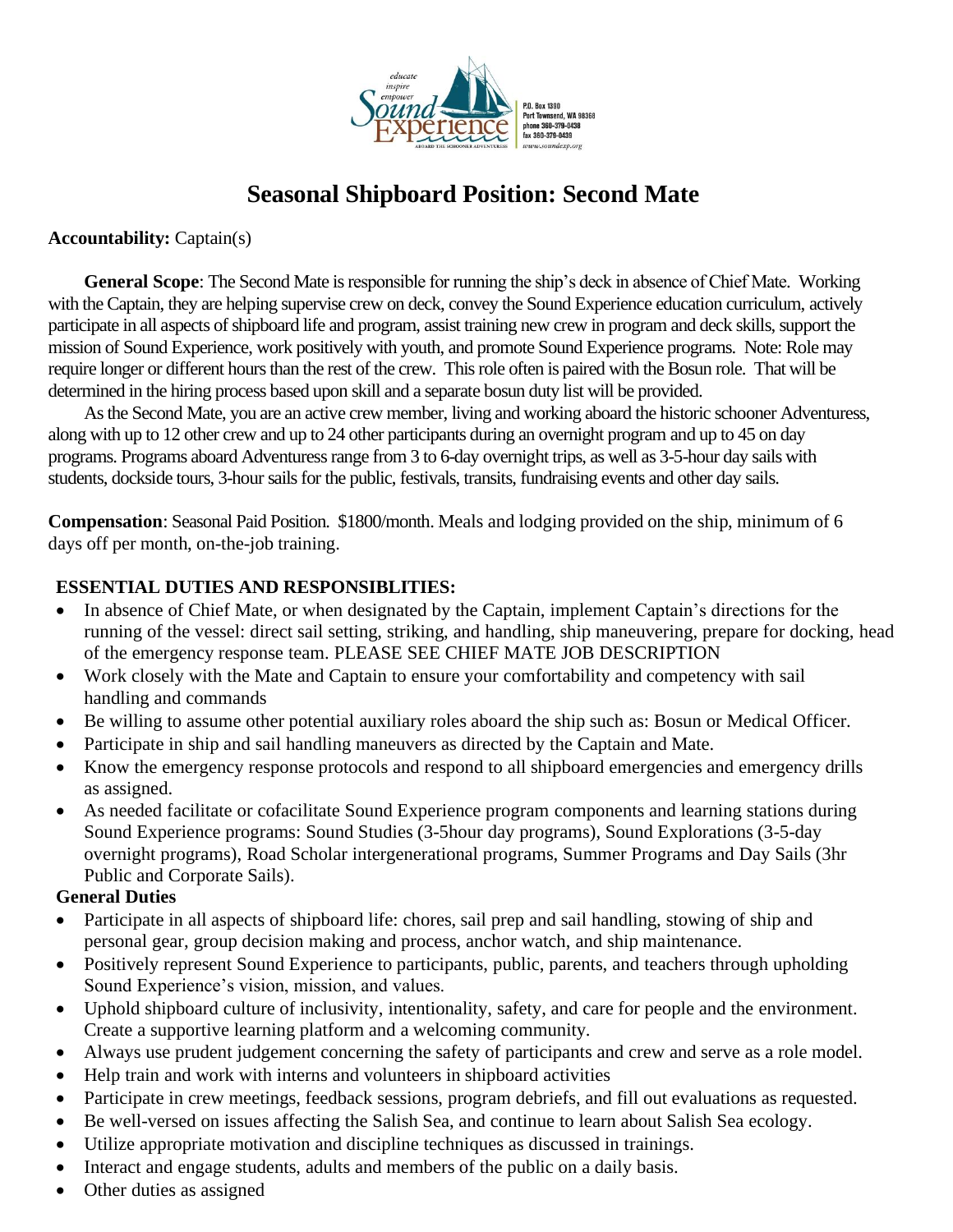

**Qualifications**: The qualifications listed below are representative of the knowledge, skill, and/or ability required for the seasonal crew position. Reasonable accommodations may be made to enable individuals with disabilities to perform the essential functions.

- 18 years or older
- Fully Vaccinated for Covid-19 by start of season
- USCG 100 Ton Inland Masters with Auxiliary Sail certificate and Basic Safety Training required.
- CPR/First aid or above (current certification at time of season start)
- Washington State Food Handlers Card (current certification at time of season start)
- Physical ability to participate in activities, haul, climb, balance, lift, stoop, kneel, sit
- Prior experience sailing on tall ships
- Ability to pass pre-employment background check and drug test
- High level of responsibility and accountability
- Be organized and self-motivated. Communicate clearly, effectively, and appropriately to a variety of audiences.
- Ability to interpret a variety of instructions furnished in written, oral, diagram or schedule form
- Strong communication, interpersonal, and leadership skills
- Ability to work in an outdoor environment with inclement weather conditions.
- Ability to work well both individually and as a team member, as well as independently with small groups of students.
- Ability to stay positive when working with crew, adults and/or students over multiple days in relatively confined spaces of the vessel
- Proactive work ethic: willingness to help in any aspects of programming necessary and be flexible

#### **Desired Qualifications:**

- Strong preference for Bosunry Skills
- Facilitation or teaching experience
- Experience working with youth (ages 10-17) and/or adults (ages from 18-90).
- Competencies in teaching/facilitating educational programs- specifically environmental education, marine biology, and experiential education.
- Strong preference for WFR or above
- Strong preference for a background in sciences, recreation, arts or history or maritime.
- Experience in maritime via other ships, Maritime Academies, etc.
- Experience co-managing or managing a team

#### **Mission**

Sound Experience sails the historic schooner *Adventuress* to educate, inspire, and empower an inclusive community that works to improve our marine environment and celebrates our maritime heritage.

## **Vision**

We envision a future where everyone values Puget Sound/Salish Sea and the world's oceans and chooses to act as stewards of their treasured waters.

## **Values**

- Transformative Education changing our youth, our communities, and our world
- Learning Organization evolving for and with our people
- Living Sustainably acting for our waterways
- Partnering sharing our collective strengths
- Integrity doing the right thing
- All Are Welcome